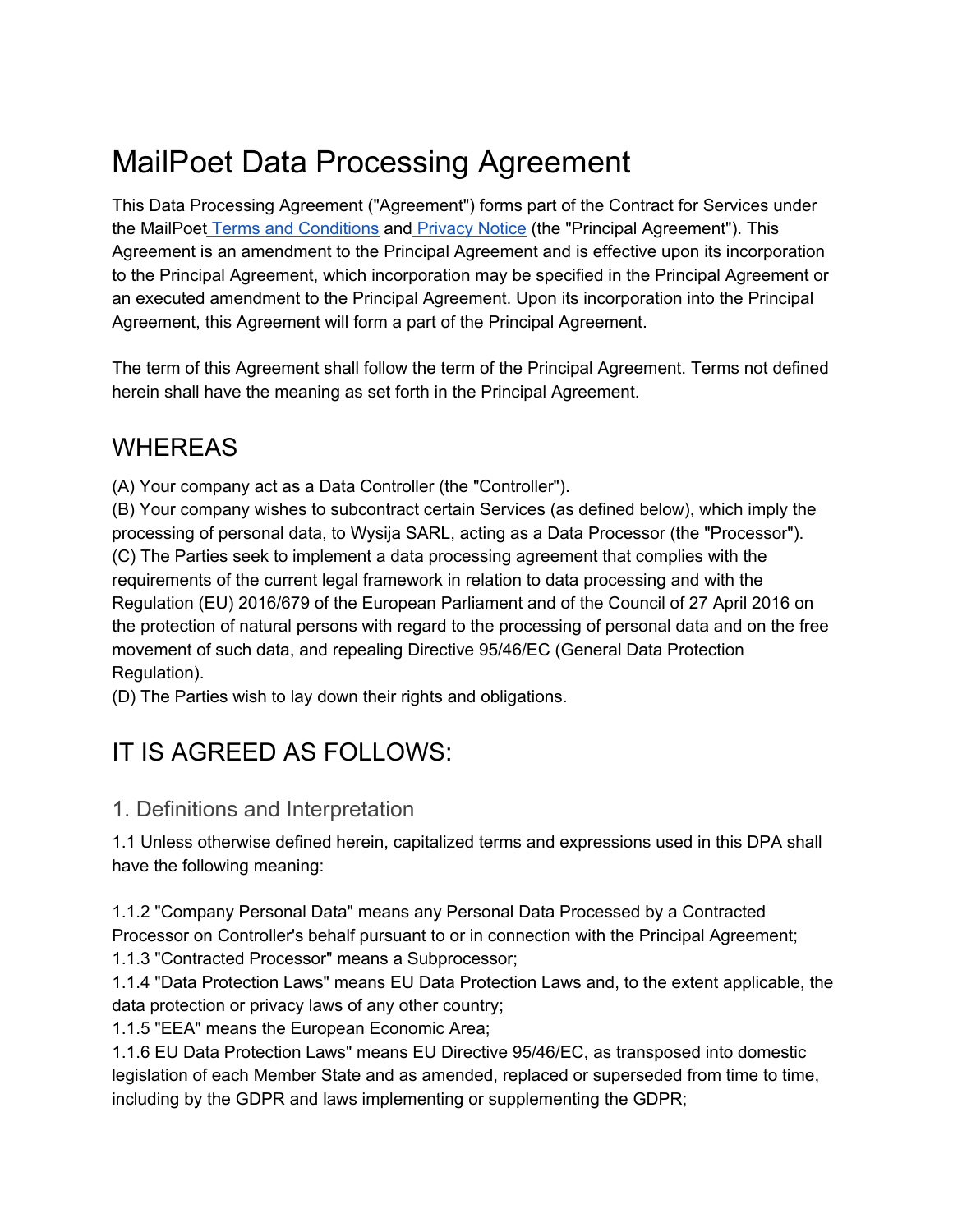1.1.7 "GDPR" means EU General Data Protection Regulation 2016/679;

1.1.8 "Data Transfer" means:

1.1.8.1 a transfer of Company Personal Data from Controller to a Contracted Processor; or 1.1.8.2 an onward transfer of Company Personal Data from a Contracted Processor to a Subcontracted Processor, or between two establishments of a Contracted Processor, in each case, where such transfer would be prohibited by Data Protection Laws (or by the terms of data transfer agreements put in place to address the data transfer restrictions of Data Protection Laws);

1.1.9 "Services" means end-to-end encrypted email services. The Service is described more in detail in Schedule 1.

1.1.10 "Subprocessor" means any person appointed by or on behalf of Processor to process Personal Data on behalf of Controller in connection with the Agreement.

1.2 The terms, "Commission", "Controller", "Data Subject", "Member State", "Personal Data", "Personal Data Breach", "Processing" and "Supervisory Authority" shall have the same meaning as in the GDPR, and their cognate terms shall be construed accordingly.

## 2. Processing of Company Personal Data

#### 2.1 Processor shall

2.1.1 comply with all applicable Data Protection Laws in the Processing of Company Personal Data; and

2.1.2 not process Company Personal Data other than on Controller's documented instructions. 2.2 Controller instructs Processor to process Company Personal Data to provide the Services and related technical support.

#### 3. Processor Personnel

Processor shall take reasonable steps to ensure the reliability of any employee, agent or contractor of any Contracted Processor who may have access to Company Personal Data, ensuring in each case that access is strictly limited to those individuals who need to know / access the relevant Company Personal Data, as strictly necessary for the purposes of the Principal Agreement, and to comply with Applicable Laws in the context of that individual's duties to the Contracted Processor, ensuring that all such individuals are subject to confidentiality undertakings or professional or statutory obligations of confidentiality.

#### 4. Security

4.1 Taking into account the state of the art, the costs of implementation and the nature, scope, context and purposes of Processing as well as the risk of varying likelihood and severity for the rights and freedoms of natural persons, Processor shall in relation to the Company Personal Data implement appropriate technical and organizational measures to ensure a level of security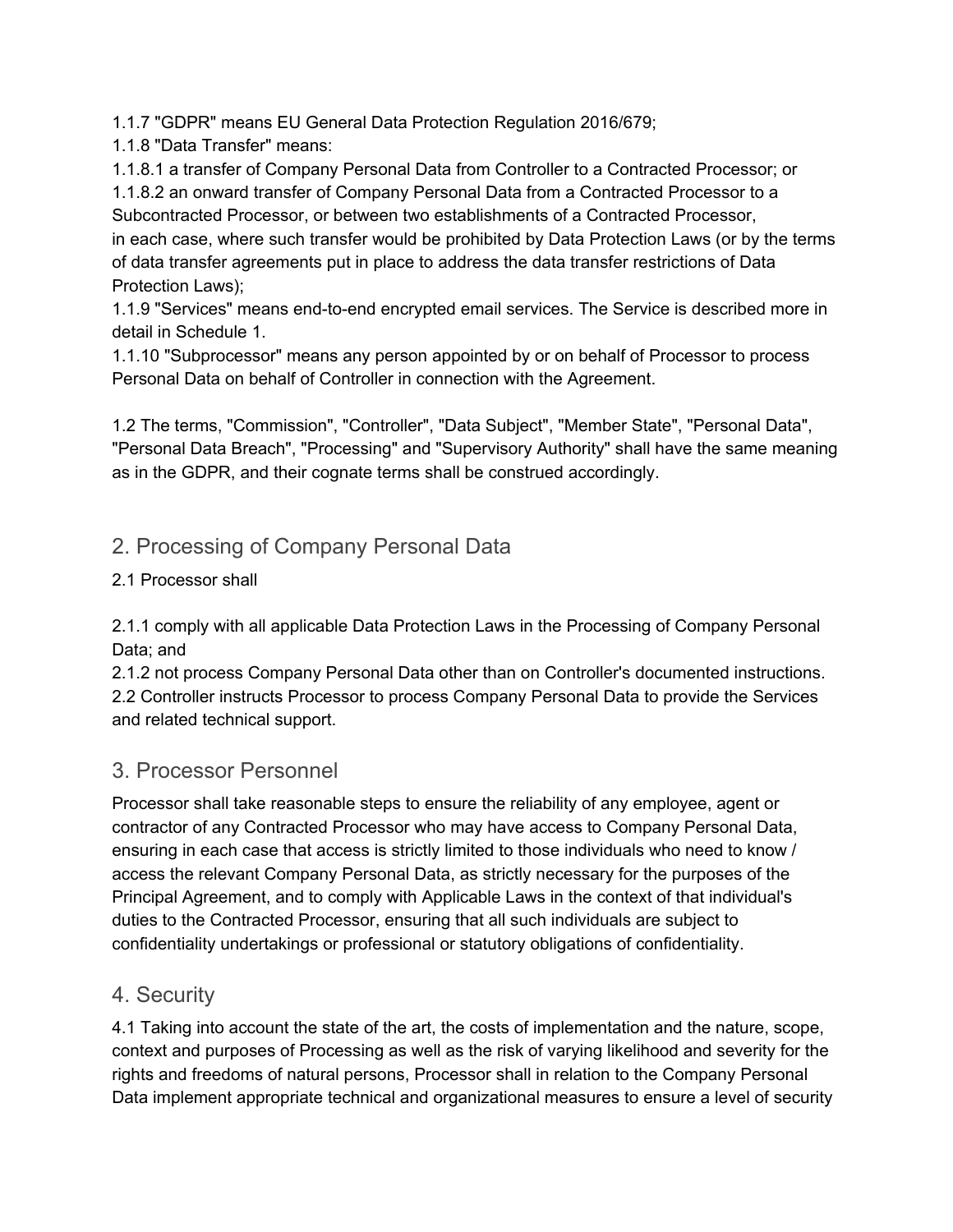appropriate to that risk, including, as appropriate, the measures referred to in Article 32(1) of the GDPR.

4.2 In assessing the appropriate level of security, Processor shall take account in particular of the risks that are presented by Processing, in particular from a Personal Data Breach.

#### 5. Subprocessing

5.1 Processor shall not appoint (or disclose any Company Personal Data to) any Subprocessor unless required or authorized by Controller.

#### 6. Data Subject Rights

6.1 Taking into account the nature of the Processing, Processor shall assist Controller by implementing appropriate technical and organisational measures, insofar as this is possible, for the fulfilment of Controller obligations, as reasonably understood by Controller, to respond to requests to exercise Data Subject rights under the Data Protection Laws. 6.2 Processor shall:

6.2.1 promptly notify Controller if it receives a request from a Data Subject under any Data Protection Law in respect of Company Personal Data; and

6.2.2 ensure that it does not respond to that request except on the documented instructions of Controller or as required by Applicable Laws to which the Processor is subject, in which case Processor shall to the extent permitted by Applicable Laws inform Controller of that legal requirement before the Contracted Processor responds to the request.

#### 7. Personal Data Breach

7.1 Processor shall notify Controller without undue delay upon Processor becoming aware of a Personal Data Breach affecting Company Personal Data, providing Controller with sufficient information to allow Controller to meet any obligations to report or inform Data Subjects of the Personal Data Breach under the Data Protection Laws.

7.2 Processor shall co-operate with Controller and take reasonable commercial steps as are directed by Controller to assist in the investigation, mitigation and remediation of each such Personal Data Breach.

#### 8. Data Protection Impact Assessment and Prior Consultation

8.1 Processor shall provide reasonable assistance to Controller with any data protection impact assessments, and prior consultations with Supervising Authorities or other competent data privacy authorities, which Controller reasonably considers to be required by article 35 or 36 of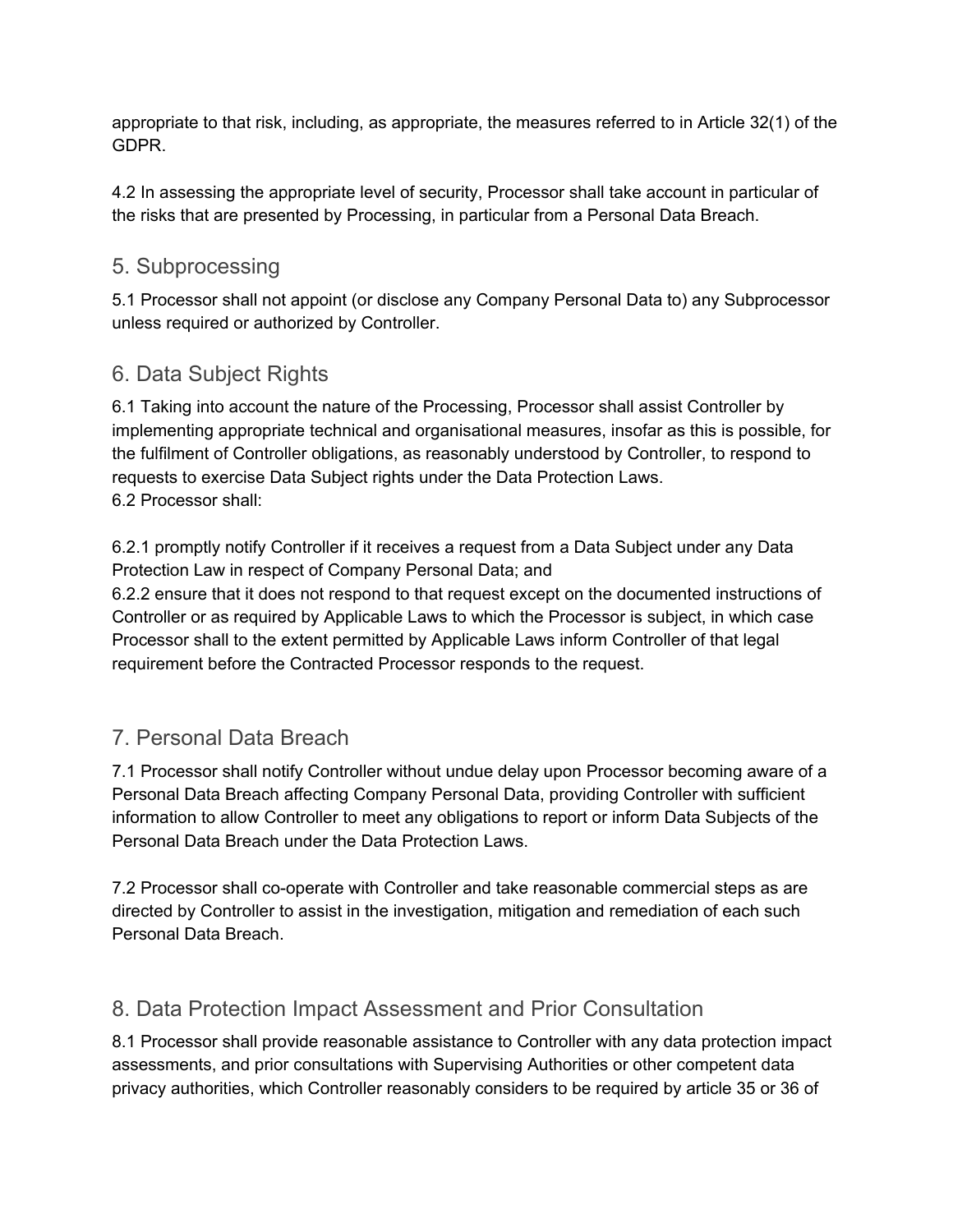the GDPR or equivalent provisions of any other Data Protection Law, in each case solely in relation to Processing of Company Personal Data by, and taking into account the nature of the Processing and information available to, the Contracted Processors.

#### 9. Deletion or return of Company Personal Data

9.1 Subject to this section 9 Processor shall promptly and in any event within 10 business days of the date of cessation of any Services involving the Processing of Company Personal Data (the "Cessation Date"), delete and procure the deletion of all copies of those Company Personal Data.

9.2 Processor shall provide written certification to Controller that it has fully complied with this section 9 within 10 business days of the Cessation Date.

#### 10. Audit rights

10.1 Subject to this section 10, Processor shall make available to Controller on request all information necessary to demonstrate compliance with this Agreement, and shall allow for and contribute to audits, including inspections, by Controller or an auditor mandated by Controller in relation to the Processing of the Company Personal Data by the Contracted Processors. 10.2 Information and audit rights of Controller only arise under section 10.1 to the extent that the Agreement does not otherwise give them information and audit rights meeting the relevant requirements of Data Protection Law.

#### 11. Data Transfer

11.1 The Processor may not transfer or authorize the transfer of Data to countries outside the EU and/or the European Economic Area (EEA) without the prior written consent of Controller. If personal data processed under this Agreement is transferred from a country within the European Economic Area to a country outside the European Economic Area, the Parties shall ensure that the personal data are adequately protected. To achieve this, the Parties shall, unless agreed otherwise, rely on EU approved standard contractual clauses for the transfer of personal data.

#### 12. General Terms

12.1 Confidentiality. Each Party must keep any information it receives about the other Party and its business in connection with this Agreement ("Confidential Information") confidential and must not use or disclose that Confidential Information without the prior written consent of the other Party except to the extent that:

- (a) disclosure is required by law;
- (b) the relevant information is already in the public domain.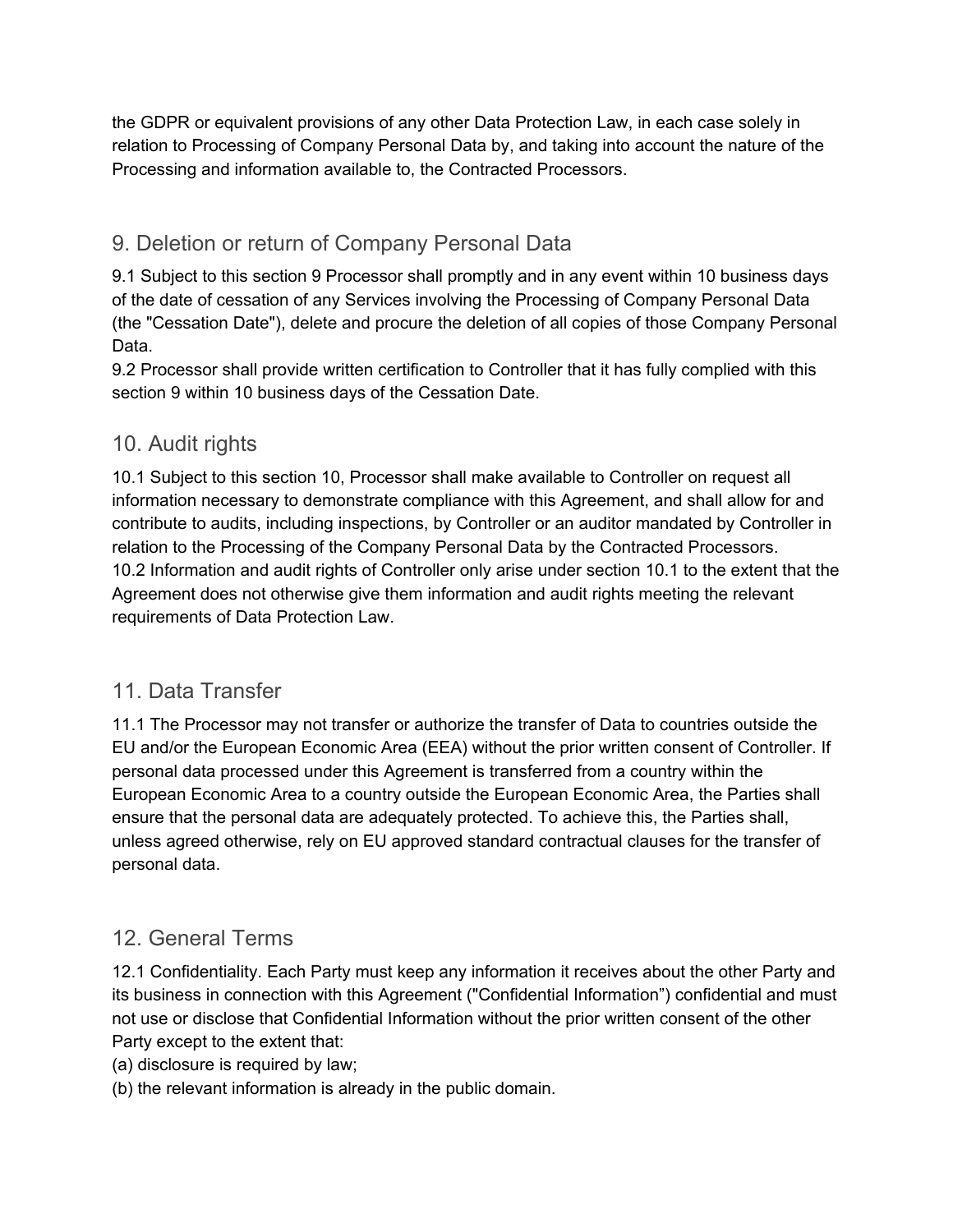12.2 Notices. All notices and communications given under this Agreement must be in writing and will be sent by email. Controller shall be notified by email sent to the address related to its use of the Service under the Principal Agreement. Processor shall be notified by email sent to the address: gdpr@mailpoet.com.

#### 13. Governing Law and Jurisdiction

13.1 This Agreement is governed by Swiss law.

13.2 Any dispute arising in connection with this Agreement, which the Parties will not be able to resolve amicably, will be submitted to the exclusive jurisdiction of the courts of France

## Schedule 1: Service Description and Pricing

The Service offered by Wysija SARL is MailPoet ("MailPoet").

MailPoet offers a fully featured newsletter and email solution with an easy to use interface that is used by tens of thousands of users around the world. MailPoet also provides an optional sending service that is both free and paid. MailPoet is solely used on WordPress websites, and the plugin is distributed as an open source software under the GPL license.

#### **Plans:**

- MailPoet free plugin provides the plugin that has the entire suite of tools and is [distributed](https://wordpress.org/plugins/mailpoet/) for free on the WordPress plugin repository. Users are not tracked by MailPoet, unless they [opt-in](https://kb.mailpoet.com/article/130-sharing-your-data-with-us) to share data.
- MailPoet Sending Plans and Premium offers additional statistics and optional sending with the MailPoet Sending Service for high quality deliverability. This requires users to create an account with MailPoet and abide to our [terms](https://www.mailpoet.com/terms-and-conditions/) and our [anti-spam](https://www.mailpoet.com/anti-spam-policy/) policy.

## Schedule 2: Data Processing and Security

1. Description of the data processing carried out on behalf of the Controller In addition to the information provided elsewhere in the Agreement, the Parties wish to document the following information in relation to the data processing activities. The data processing performed by the Data Processor on behalf of the Controller relates to the service of end-to-end email communication. The data processing details and procedure can be

found in the Company's [Privacy](https://www.mailpoet.com/privacy-notice/) Notice.